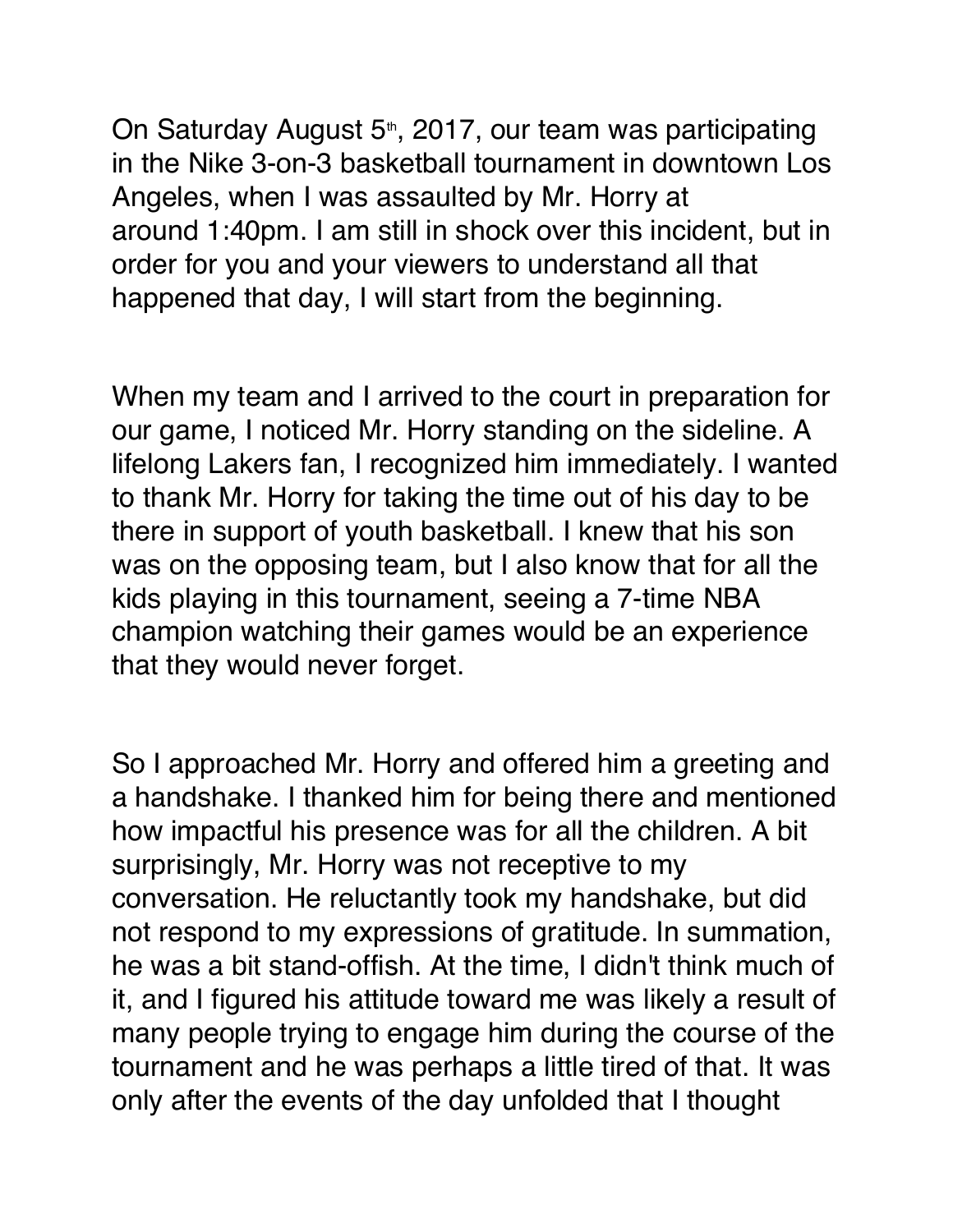back to our first encounter and realized that Mr. Horry had no intention of being friendly with me--the opposing coach- -or the opposing players.

As the game got underway, it was clear that Mr. Horry was trying to use his stature, both physical and otherwise, to gain an advantage for his team. From the beginning of the game Mr. Horry was being verbally abusive to all involved, including his own players. He berated his players- including his own son--as well as berated the official.

Having more than a decade of coaching experience, I know that being verbally abusive is not the most productive way for a coach to get his or her message across. Many times I have seen players, parents, and officials challenge a coach who was being verbally abusive. In this case, however, due to his being a former NBA star and physically imposing, no one challenged Mr. Horry's words or behavior.

In my mind I thought, "As long as he doesn't abuse my players, it isn't any of my business."

Then, to my shock and dismay, I heard Mr. Horry yell to his son, in reference to my player, "that motherfucker ain't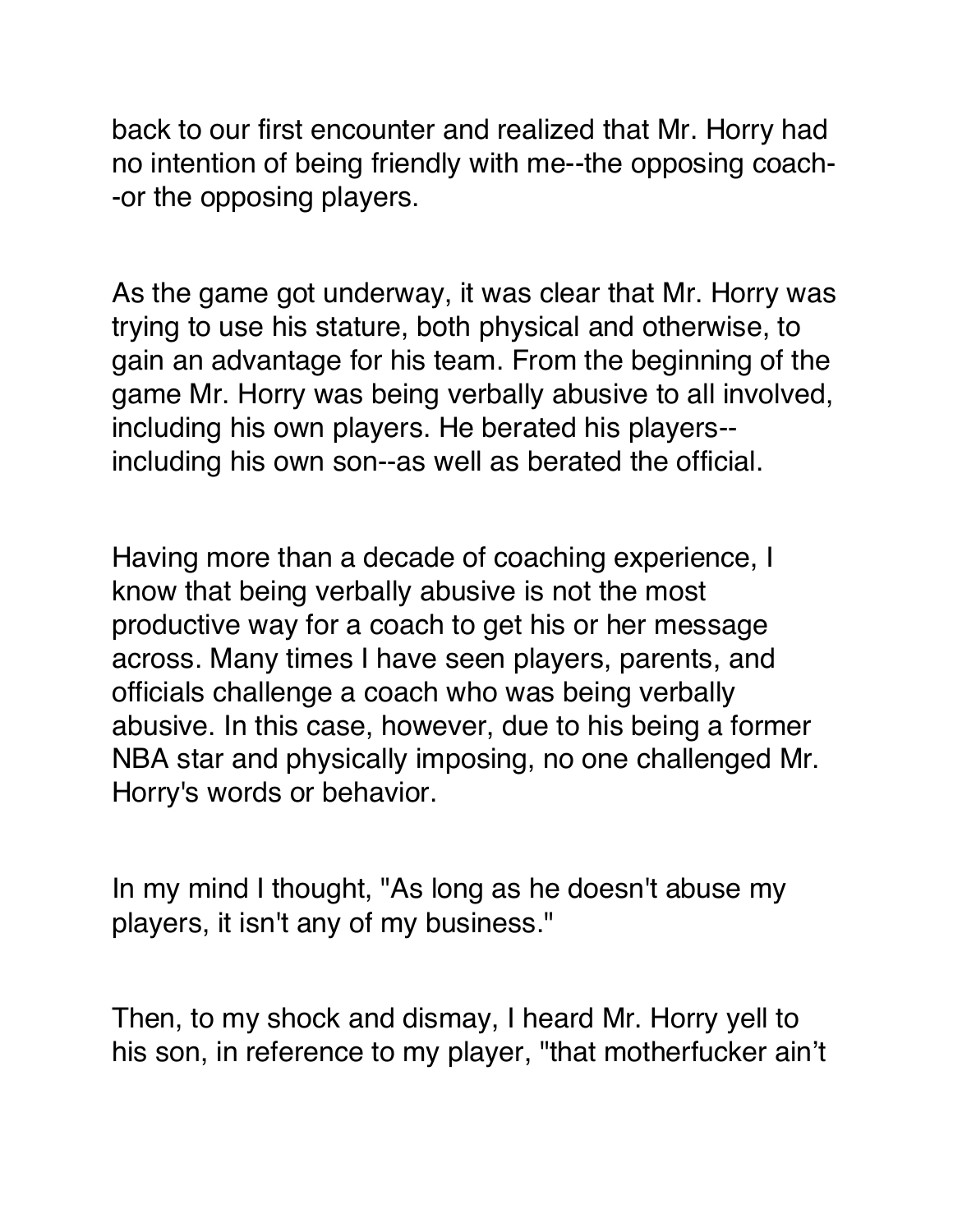that good, why you letting him score on you?" At that point, I was in a bit of a quandary.

Coaching youth basketball provides many opportunities to help kids rise to challenges and put all fear aside in pursuit of athletic excellence. Many times my team has played against teams with older, bigger kids, and my message has always been that they shouldn't be intimidated. They must meet these challenges head-on and then, no matter what the outcome, they can accept it and be proud of themselves.

Mr. Horry is a large and imposing man, but just as I teach my players, I couldn't let that intimidate me, or let them be intimidated by the fact that this former NBA star was calling them 'mother fuckers.' As any coach will attest, protecting your players from abuse, whether physical or verbal, is our top priority. So I told my team, "Everything is okay. Just keep playing your game..." and so on; standard coach speak in a situation such as this.

A few minutes later, I decided to make a substitution. Mr. Horry was standing next to the scorer's table with his player and I walked over to the scorer's table with my player, giving my player instructions as we walked. Our path to the scorer's table required us to walk in front of and past Mr. Horry, in between him and the court. I put my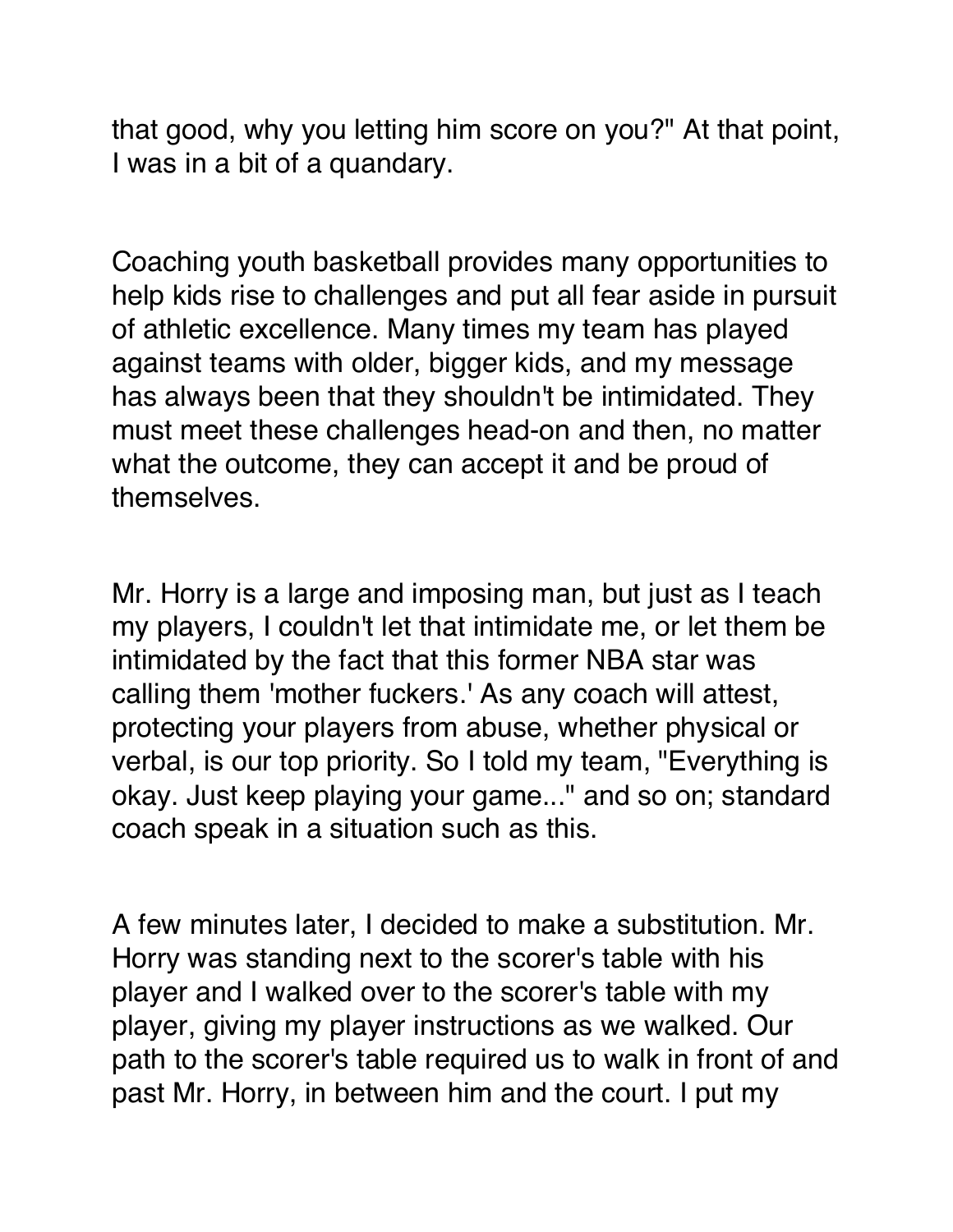hand in the air to make sure the official saw that a player was at the scorer's table and ready to enter the game. When I walked back toward my original coaching position, again needing to pass in front of Mr. Horry, is when the video you aired began.

In the first second of the video is where you can see Mr. Horry's outstretched arms on my back, pushing me from behind as I passed him. While doing so he yelled, "You can't walk in front of me, mother fucker!" At this time, the ball was dead and everyone there was watching what was happening on the sideline. Again, I had a choice to make. I could either ignore Mr. Horry's assault on me, which all my experience as a coach has taught me would result in my team losing all confidence and courage, or I could confront Mr. Horry.

Obviously, considering Mr. Horry's size and athleticism, I did not want to enter into a physical altercation with him. But more importantly, I did not want to enter into a physical altercation in front of two teams full of 10 year-olds. That is not the message we, as adults, should be sending the kids. Nevertheless, I knew that I had to do something, so I pushed him back, which is clearly visible on the video you aired.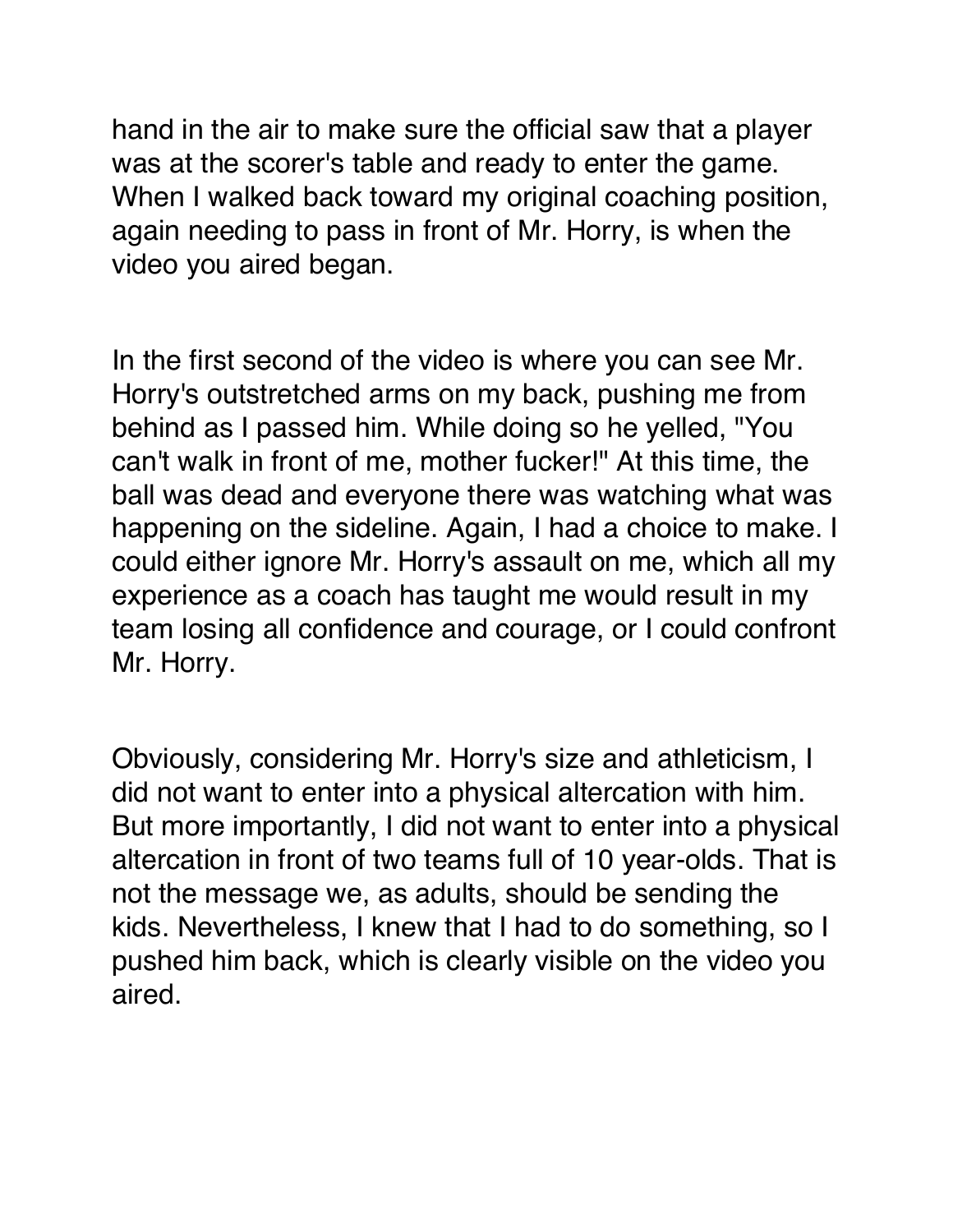In my naiveté, I thought that would be the end of it. Passions often run high on a basketball court, and I have seen people push each other a couple of times in the heat of the moment and then continue playing without further incident.

However, as I retreated back from my defensive push back on Mr. Horry, I was surprised to see him coming toward me. Even more shocking was the look on his face. I knew at that moment that Mr. Horry intended to do bodily harm. At that moment I was terrified. I knew there was no way I would be able to stop a man with that much size and that much anger from hitting me. Instinctively, I took my backpack off, which is also clearly visible on the video. My weight was still going to backwards, as I had not yet given up hope that I might be able to avoid being further assaulted by Mr. Horry if I could retreat quick enough. But my backpack scarcely hit the floor before Mr. Horry attacked me, swinging at my head and face and attempting to knock me out.

Here is a guy who I once admired; a guy who I thought was there in support of the kids, and I am desperately trying to retreat and protect my head, face and neck from his powerful blows. I was not successful in my efforts, as Mr. Horry landed several punches and scratches, of which I have documented evidence. As I mentioned at the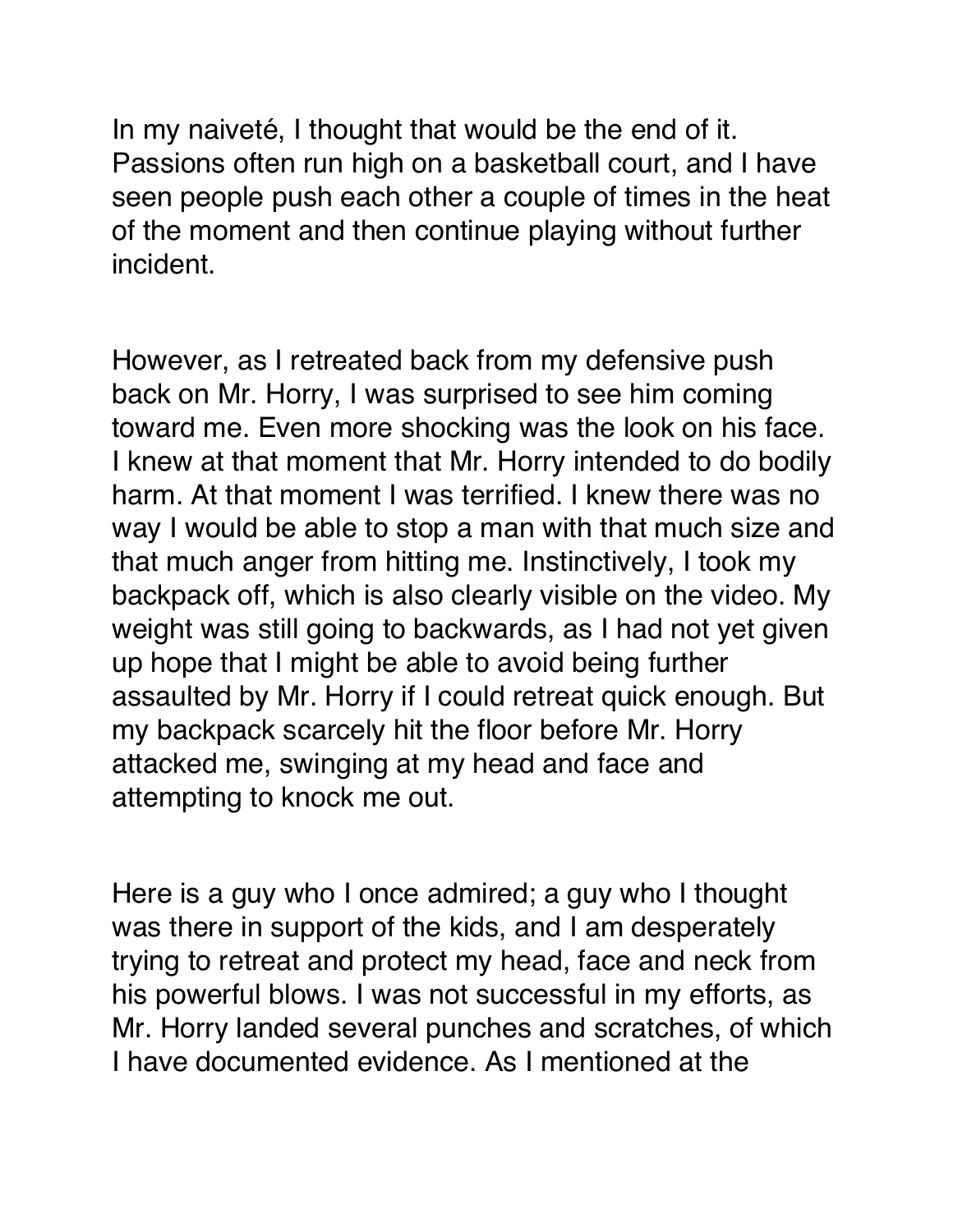beginning of this correspondence, I am still in quite a bit of shock and disbelief that this really happened.

Adding to my confusion as to why this all happened, is the fact that it happened in front of young children; 10-year olds who looked up to Mr. Horry as a role model. As coaches, we have to do better than this.

After the incident, Mr. Horry left immediately. I was allowed to line up with my team and shake the opposing players' hands. While thus engaged, Mr. Horry's son apologized to me for his dad's actions and said his dad was "retarded".

There were several witnesses to Mr. Horry's frightening behavior. In fact, both the official of the game and the tournament director told me after the attack that they would be witnesses on my behalf.

I plan on continuing to coach so all I want is for the truth to come out and a public apology from Mr. Horry to admit his wrong doing in this case.

Thank you for taking the time to read my side of the story. I wholeheartedly believe that as unfortunate as this